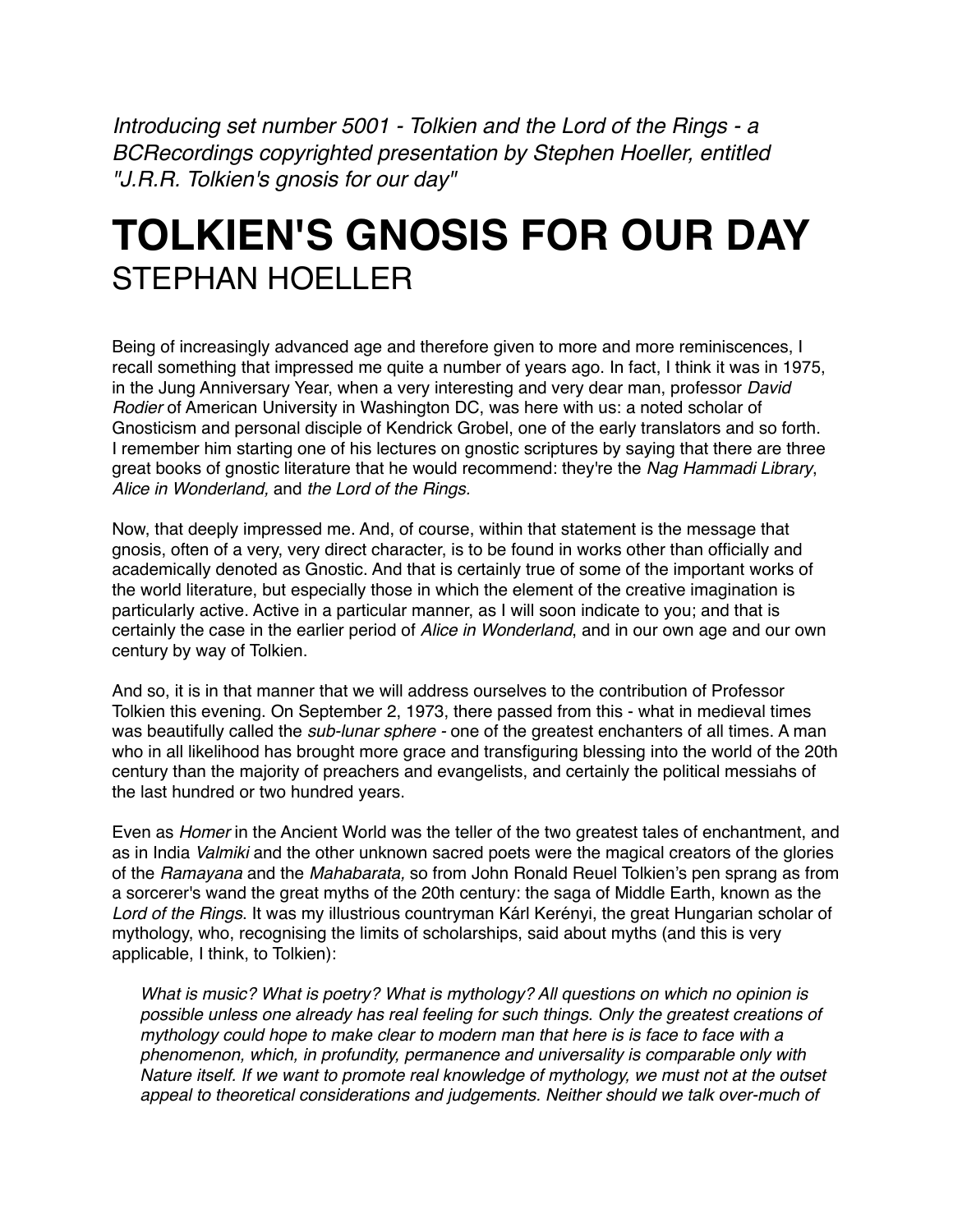*sources. The water must be fetched and drunk fresh from the spring, if it is to flow through us, and quicken our mythological talents.*

*Kerényi* wrote this in the two essays on the science on mythology which he co-authored with C.G. Jung. And probably truer words were never uttered, and it is indeed a matter of great and never failing regret that more members of the scholarly community cannot really bring themselves to think in this manner. Tolkien's approach to his chosen field - to the fantasy tale or fairy-tale - was very similar to that of *Kerényi*. *"Scholarly evaluations and literary criticisms are not the best approach to this genre of literature"*, said Tolkien.

He was always an advocate of experience, of a sort of magical participation in the fairy story whether he was referring to his own or to others.

In his celebrated essay *On Fairy-stories*, he formulated most clearly his philosophy of the literary genre in which he worked. And this is of considerable importance. Not only from a technical point of view, but from a much deeper point of view, from the point of view of gnosis as we shall soon see. Tolkien wrote in his essay On Fairy-stories:

*It is the mark of a good fairy-story of the higher or more complete kind that, however wild its events, however fantastic or terrible the adventures, it can give to child and man that hears it, when the turn comes, a catch of the breath; a beat and lifting of the heart near to or indeed accompanied by tears as keen as that given by any form of literary art and having a peculiar quality.*

Not only was Tolkien a master second to none in the art of conveying this peculiar quality, but he had conscious knowledge of its true magical and gnostic nature. Although a believing and practicing Roman Catholic, going to mass several times each week (not only on Sunday) and whose son was (and I believe he's still alive) is a priest, Tolkien did not hesitate to identity, for instance the Gospels as fairy stories of a sublime kind.

Because to him, that was a compliment. Neither did he hesitate in identifying the hermetic or gnostic character of the fairy story, where in his above mentioned essay he quoted an old English poem. It has three verses, and each of these three verses describes a certain kind of reality. It goes like this:

*O see ye not yon narrow road So thick beset wi' thorns and briers? That is the path of righteousness Though after it but few enquires.*

*And see ye not that braid braid road That lies across yon lillie leven? That is the path of wickedness Though some call it the road to heaven.*

*And see ye not that bonny road Which winds about the fernie brae? That is the road to fair Elfland Where you and I this night maun gae.*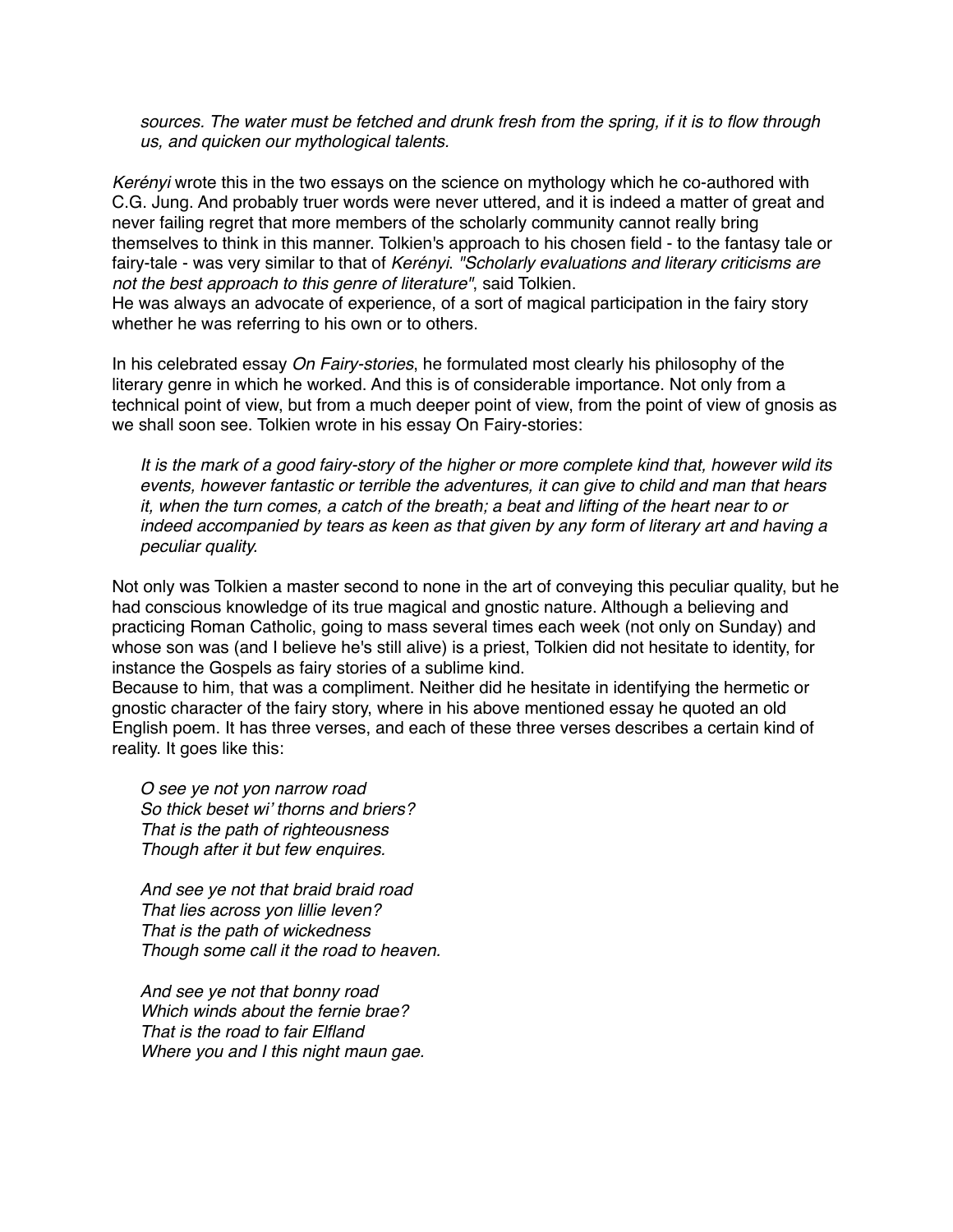- where *maun gae* means *may go*. So here are the three realities: the *Path of righteousness*, which is the road of conventional, orthodox religious righteousness; the second: the wicked, deceptive way which one finds in the world; and the third is the way of the imagination and the secondary creation: that of Fair Elfland. And more about that now.

Even today, in the age of Joseph Campbell and the sort of modest mythic revival that we have experienced there is a reluctance by many regarding the kind of mythology that borders on the fairy-tale. The very term *fairy-tale* is used often in a pejorative sense, denoting a piece of useless fantasy, a story without true content., something to amuse small children. Tolkien, an Oxford professor of much learning, not only did not share this view, but he developed an entire theory about the nature and value of what might be called the *best*, the *avant-garde* of the fairy story. Tolkien, in his famous essay *on Fairy-stories,* developed a theory of two creations. He said that there is a primary creation which consists of the given, external, so-called *objective* world; and then there is a secondary creation or *sub-creation* which occurs at least in part by way of the human mind, or more precisely, the human imagination.

This concept of Primary Creation is somewhat similar to the one that I often call the *Prefabricated Universe*. We come into this world and we find ourselves in a reality that is not of our making, and that is sort of *prefabricated*. It is there. Like a house: you go into it, you have to live in it.

You didn't build it, you didn't even decorate it; maybe you can't afford even put a piece of furniture into into it - you're just *there*. But there is another kind of creation, and each and everyone of us have within ourselves what it takes to gain entry to that creation.

Now here we have to be a little careful! And the reason why we have to be careful is that I think that in many ways our thinking - even, or maybe particularly of those who, let's say, have a longlasting interest in the *unusual*, in the *borderline*, in what our fundamentalist friends like to call with great shudders and gnashing of teeth *the Occult* - we inherited really from the 19th century.

The 19th century had a kind of exaggerated view of science and of the world of facts; and so anything that was *real* was *factual*. There was no understanding of something that van be *very true* and yet *not factual*, that there are truths and there are realities which are not factual. You can't prove them.

This is a very important reality, and it was something that was discarded by the Victorian mind and I think is still discarded by most people who have come to associate their own world view really with that kind of late 19th century Victorian outlook.

Yet when you look beyond that you find that in most ancient spiritual traditions, especially in the ones that are sort of the alternative nature; the mystical nature (not so much the mainstream) there was always the understanding of what Henri Corbain and some other modern scholars, especially of the Sufi traditions, have called the *imaginal world*.

Now, that is not the same as *imaginary*. But rather, let's say the Sufi mystics were of course nominally ecclesiast muslims: they tended to explain that that here is the world within which we live: the created world, then there is God - Allah - but in between that is an imaginal world to which one gains entry by way of ones imagination. Many of these ideas they have really assimilated from the Neoplatonists and other early sources.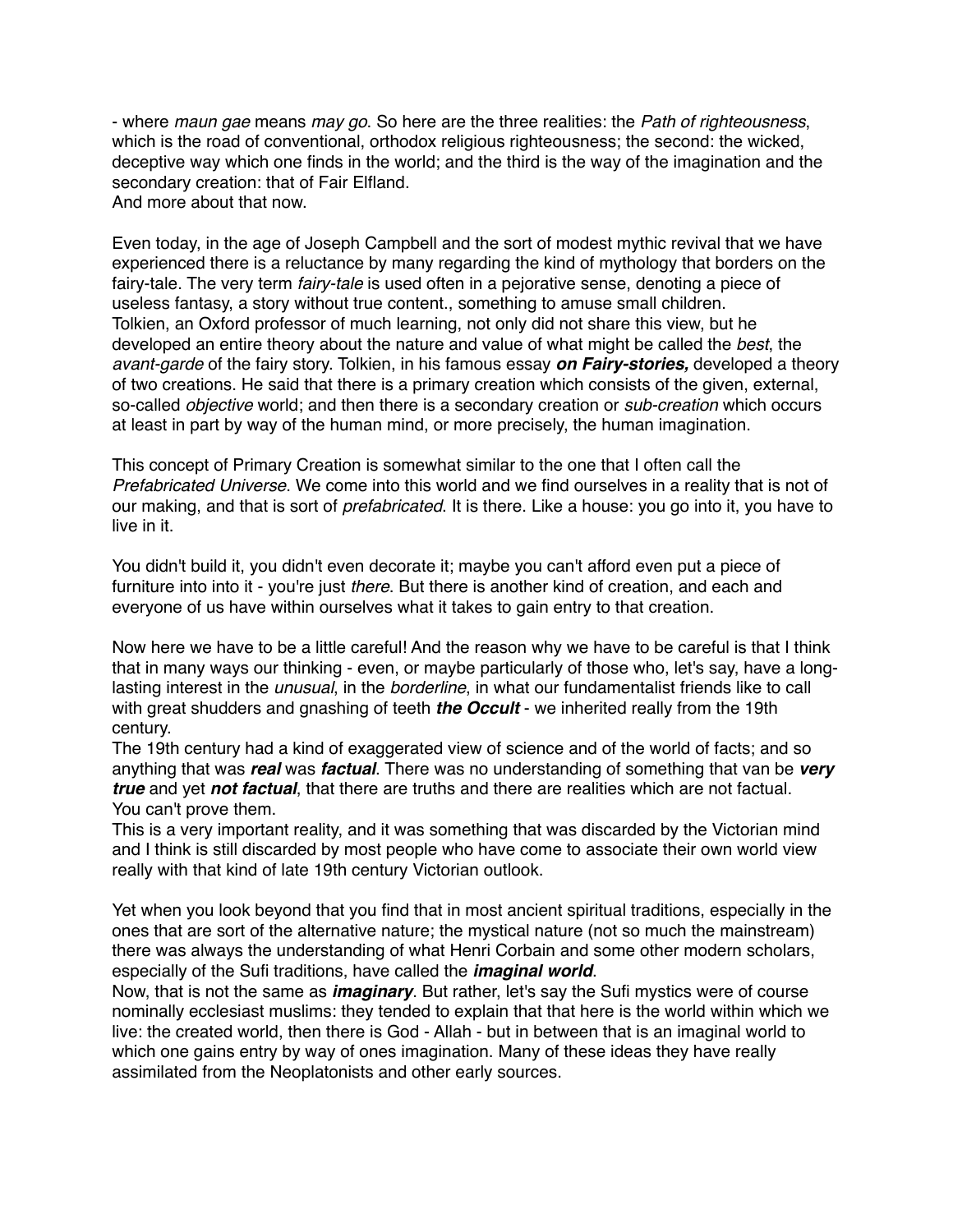And it is hard for us to deal with these ideas because to us, something is either *true* or it *isn't true*. It is either factually true or it doesn't exist. And yet: think of it a little bit. Ever since the 1840's or so, with the beginning of spiritualism, people have tried to prove the factuality, let us say, of life after death. Or the factuality of spirits.

They haven't. Why? *Because it may be true, but it isn't a fact.* These things you cannot approach in the same way in which you approach the - I don't know - the content of your refrigerator. It has to be approached with a different kind of faculty. And this is the sort of thing that Tolkien was talking about when he said *"look, if you use certain functions within your own mind, within your own psyche, then you gain entry into this imaginal reality"*. And it can be of very great value and of very great use to you.

It is not as yet, say, the ultimate reality which the great mystics enter when they come to the mystical union with the Divine, but it is between the factual and that. It is what in gnostic terminology often would be referred to as "the world of the Aeons" which approaches and merges into the fullness of the pleroma. You see: we tend to discard that what is between the opposites. It's either one opposite or the other. But how do you get from one to the other? There has to be an intermediary realm, there has to be an intermediary agency of mind. And we have within ourselves the ability to deal with that. We have within ourselves the ability to travel in that.

And those of you who have some familiarity with the great myths of the Lord of the Rings: I think that to some extent this is symbolised by going out beyond the borders of the Shire. Going through the hedges and entering the great forest. Now you are outside of the ordinary. And isn't that to a major extent what we all want? Isn't that to a major extent why we are here, at least in this room? I know I'm here for that reason. Oh, we can have all kinds of highfaluting justifications for our interest: *Oh, we want to discover Truth! We want to serve Humanity!*  In a more recent lingo: *We want to Heal the Earth* - as if there is some kind of big sickness there; I think the sickness is more within ourselves - but you know all of these things.

## But you know what we really want?

We want *wonder*. We want *excitement*. We want that vision and the experience which makes us feel intensely, wonderfully, terribly, eternally alive. *That's* what we want!

Because that's what we are about here in this place. That's what I tried to present. Everything else is a sickness of the mind. This is what leads to the real, to the ultimate real. Look into the writings of all the great mystics, the greatest ones, you know. Anibenarah (?) Beorah (?) Saint John of the Cross, Saint Theresa and so forth - and what do you see in them? You see in them the joy, the excitement, their heart that has grown wings - which has been one of the symbols for the Sufi's, for instance.

How do you grow wings? *By trying to measure the weight or the electrical charge of a ghost which is what the psychical researchers were trying to do in the 19th century?* And of course they found nothing! Because they were going about it with the wrong methods. So don't be ashamed of looking for excitement, you know, of that sort. Don't be ashamed of seeking wonder. Why? Because - what is characterised by wonder? That, which is wonder*ful.* And there is nothing wrong with seeking that which is wonderful. OK, now let me quit preaching about that and come back to our friend Tolkien.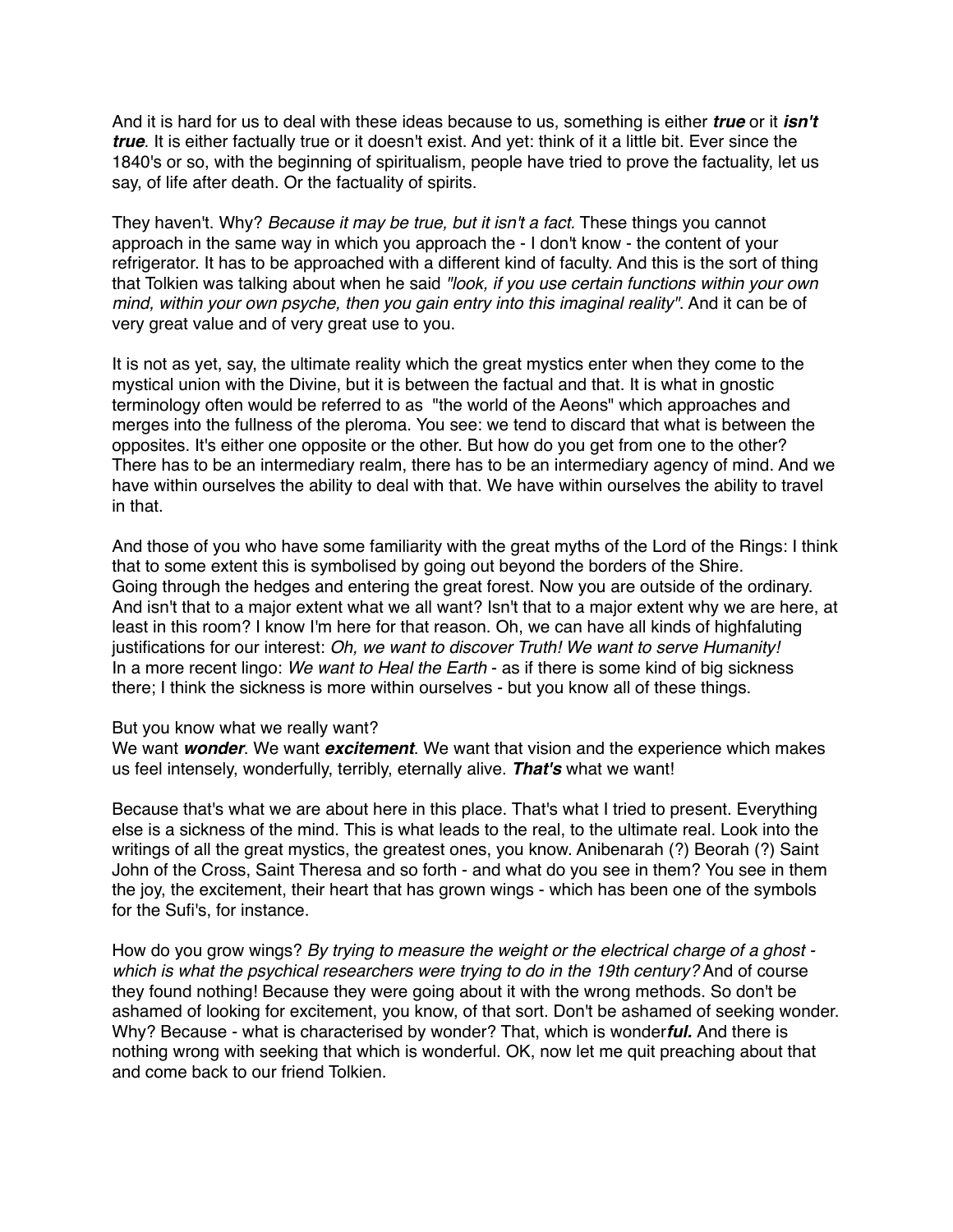This theory of creation as well as of many of his ideas; in spite of, or maybe to some degree because of his profound involvement with the deeper aspects of his Catholic faith, have really a great similarity with the gnostic image of reality. I cannot go into some of these details; it would become too pedantic and also too long but most of you are probably aware that since his death his son Christopher Tolkien has been editing and publishing all the previously unpublished papers of his father. And there are volumes and volumes of them. One of the latest of these which came out within the last couple of years - I think it's volume 11 - for instance, contains an alternative version, the one that he did not publish, a more profound and more complex version of the Silmarillion, his great mythic work which was - a sort of explanatory work which was published after the Lord of the Rings; and in it you find that the account of the creation of the world, the coming of the Valar and the fall of the demiurge Morgoth is *pure* gnosticism and even more of a Manichaean variety than any other.

So, wherever professor Tolkien's inspiration came from, it was very, very close to the gnostic realm of reality. He said in effect that the flawed and fallen creation can be improved, or even can be brought to a kind of fulfilment by way of the human imagination. And this improvement, of fulfilment, is the secondary creation or sub-creation. The human imagination creates a new world, superimposed as it were on the old one - a second reality standing on the first one. And this second creation is not only more pleasant than the first, but in it the first finds remedy and a completion.

So we are, in a sense, the new creators, the fulfillers of the old creation - if we only utilise our creative imagination. Of course, we once again run up against the semantically based prejudice against the idea of imagination. *"Oh, you are just imagining that"* ,*"That exists only in your imagination"* and the one that we have all been told probably when we were children and thereby probably have been maimed and stifled more than by anything else: *"Oh, stop imagining things!"* The worst thing that can happen to a human being: stop imagining things. Now, these are admonitions that we have received and that often really did not (read ?) down to our benefit. So we don't trust our imagination and we feel that it conjures up on realities. Tolkien was certainly aware of the shortcomings of imagination - its occasional neurotic action, its destructive functioning.

By the same token he also held that these activities are the aberrations of the imagination rather than its proper use. Let me just use a quick example: let's say if I imagine, for instance, as the result of some neurosis, that water is harmful to my skin and body. And I convince myself that water contains too much chlorine, or too much radio activity, or something; and therefore I stop washing and I become filthy and smelly and I live like that. Well, in that case I have used my imagination to a very bad purpose, haven't I. But that is an abuse of the imagination. So, this then is the great and important thesis. I don't need to go into it anymore. That is kind of the theoretical foundation, and justification of the sort of literature that Tolkien has given us. Let us now look at Tolkien's great sub-creation, his trilogy *The Lord of the Rings*, as augmented by the volume introducing it *The Hobbit*, and also by his strictly mythological non-narrative work **The Silmarillion**. Given though - I am sure there are quite a few of us here who are very familiar with the Lord of the Rings - it is necessary for us now to very, very quickly give a paragraph or so of synopsis of the work.

Tolkien's world, incidentally, the imaginal world, is called Middle Earth. One wonders whether this is influenced by the Sufi notion of a *'middle realm'* between the divine realm and the created, terrestrial world. Well, in this Middle Earth, unbeknown to the peaceful and insular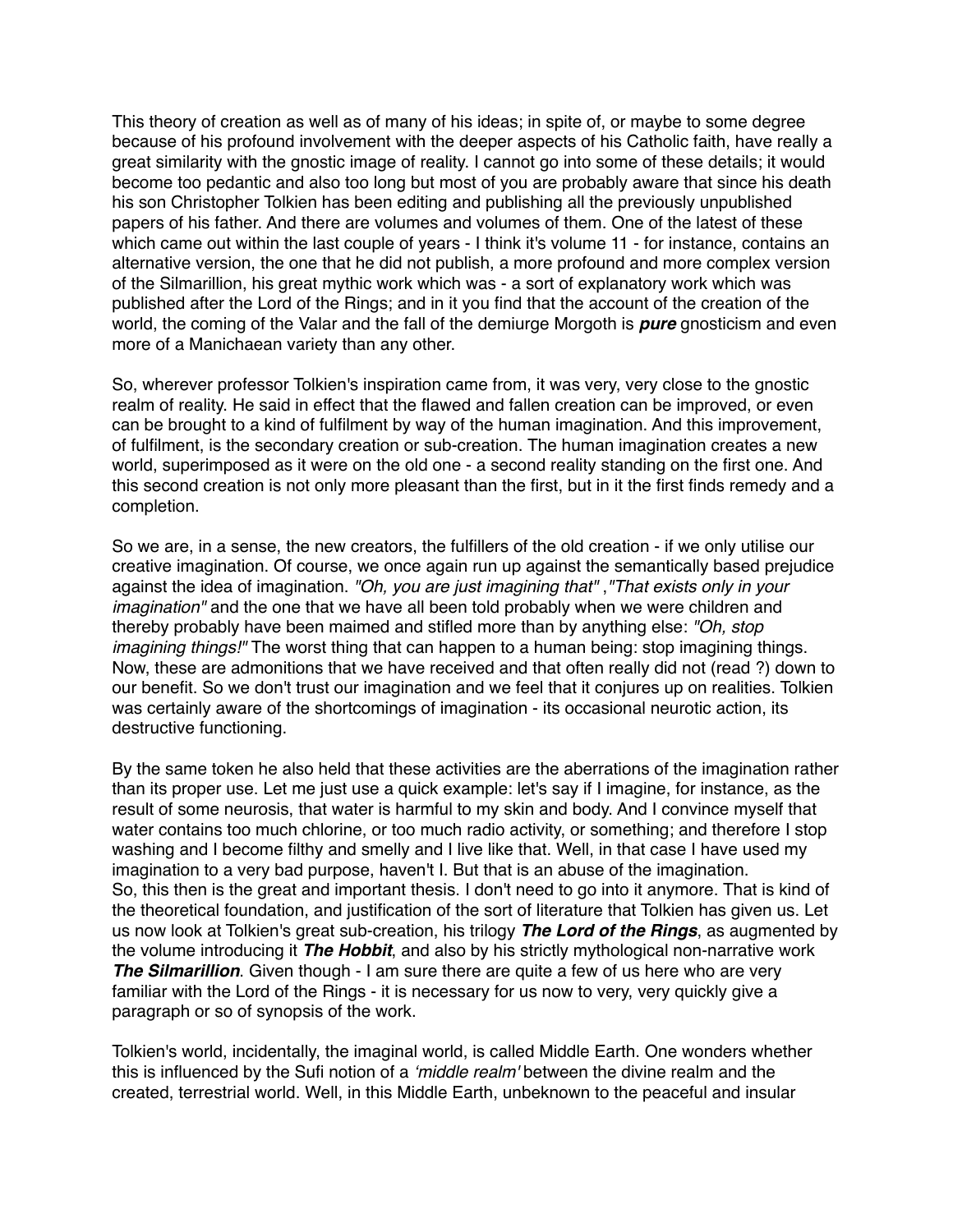dwellers therein, such as the small, comfort-loving, furry-footed hobbits, a terrible battle is shaping up between evil and the defenders of good. In a truly Jungian and gnostic fashion, Tolkien is not satisfied with a merely manifest and intellectually manageable form of evil. Oh yes, there is a being, the Dark Lord Sauron, who apparently at one time was human (\*) and had then sort of become ever more demonic in the course of his existence and embodiment, but Sauron is in term influenced by other forces behind him who ultimately go back to Morgoth: one of the Valar, one of the creative, like great angels who had however turned against the one and had gone down into the depth of the Earth and basically governs from inside - especially all the malefic developments that take place theres.

So Tolkien has a very keen idea of what Jung used to recall - I mean it's not Jung's invention, the term of course: the *Mysterium Inequitatis;* the mystery of inequity, that somehow evil, even as good, is always connected to something beyond itself. These things have roots, and the roots go far, far off either into the realm of light or into the realm of darkness. But they have roots.

So from these roots that are constellated around the figure of the Dark Lord Sauron, a great danger, a great crisis is rising in Middle Earth. But the key to the battle, or indeed to the whole war, to the whole issue is an object: a magic ring. This ring is coveted by Sauron because of its power. The ring needs to be destroyed if it is not to fall into the hand of evil because by way of possessing it, it would truly gain a tremendous advantage and dominate the world. It must be destroyed at its source. This is also interesting. The ring has to be taken to where it came from, where it was made. Which is in the fire of the Earth; a volcano in the dark land.

Four races, four kinds of beings are involved, four kinds of peoples are involved in the fight against Sauron. Elves, who are, having bodies, somewhat angelic in nature; humans, who are essentially just like ourselves; dwarves, who are delvers into the earth; and finally a small people for whom we have no equivalent in our experience really. A people of small stature, not belonging to the other three groups: the hobbits. Professor Tolkien went on record himself that how he broke through, so to say, to the reality of a hobbit was (?) that a student turned in a completely blank paper at the exam. Whatever the reason was. As Tolkien was correcting the papers - you know, teaching in Oxford - he came up against the blank examination paper. And he sort of looked at it and began doodling and he wrote, rather unbeknownst to himself, he wrote this sentence: *"In a hole in the ground, there lived a Hobbit."* 

And he looked at that and he couldn't figure for the life of him what this is .. *"What is a Hobbit?"* So he started thinking about it and he says: *"after a while, I discovered what a hobbit was."*  Interesting how the imagination works. Now you may think that this is silly. You may think that oh, I don't know - eating Brussels sprouts for 35 years without a mixture of any more palatable food, abstaining from alcohol and tobacco and maybe abstaining from breathing the Los Angeles air and doing all sorts of other exercises in order to project your astral body is a much better way of discovering reality.

But I don't think so. I would much rather find out why, in a hole in the ground, there lived a hobbit. And what it is, and what it has to tell us. So it is a hobbit, named Bilbo, who first rediscovers the ring. The ring, having been lost by a sort of accident, for a long time. Later on the nephew of Bilbo, the old hobbit: young Frodo, is the one to whom the task falls to return and destroy the ring. Of course, this quest is interwoven with innumerable adventures, frightful battles, vast journeys, frequent references to past events and myths, intrigues and activities of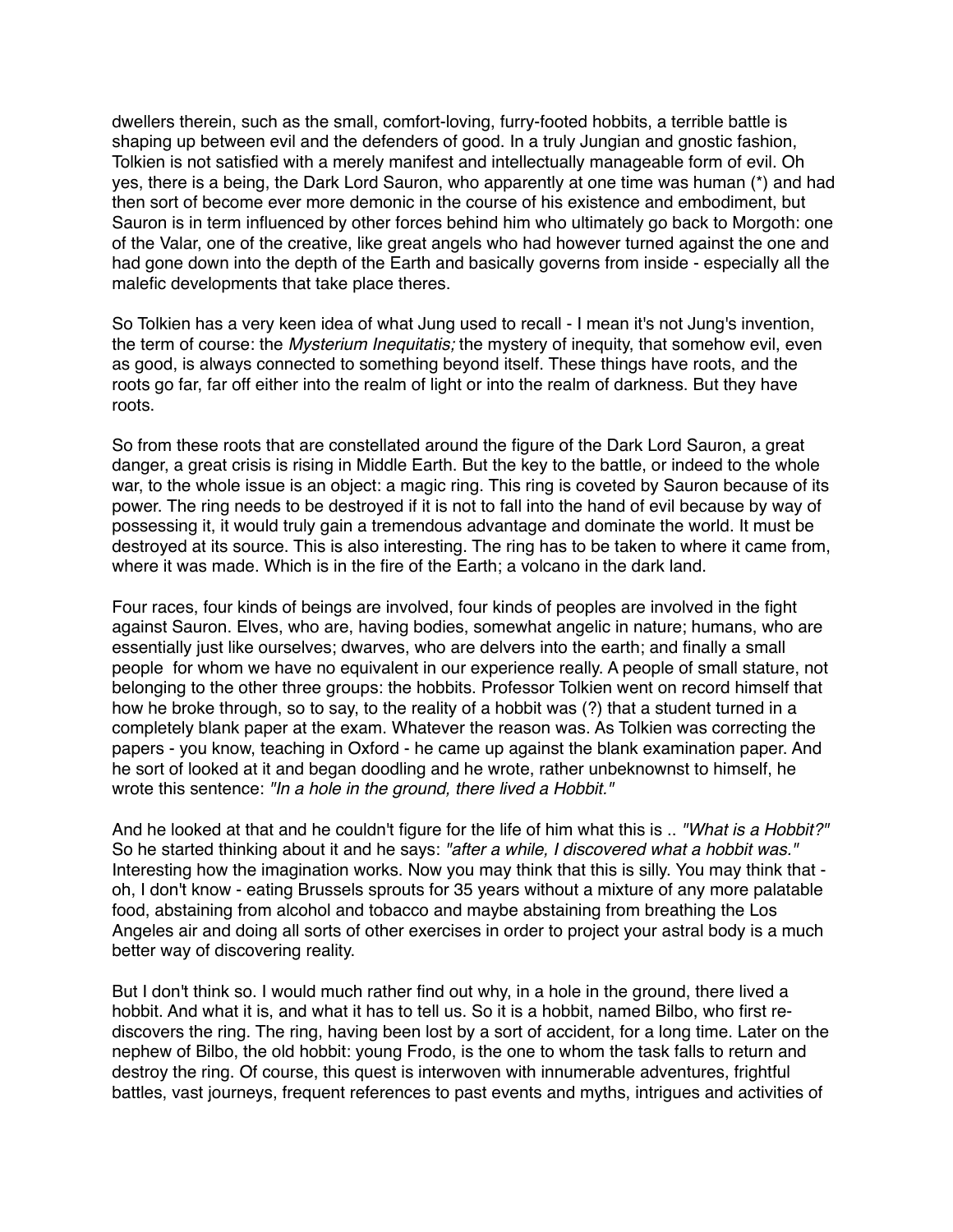other beings not belonging to the four mentioned groups of races. The story ends in a great denouement of the destruction of the ring by fire in the last work called *The Return of the King*, and at that time also the return of a previously exiled and secretly living descendant of the old royal family who remounts his throne and brings a peaceful and happy order to Middle Earth.

However, unlike other tales which have a happy ending, the very matter-of-fact statement is made that of course the defeat of the dark lord, the defeat of the darkness is bound to be temporary.and that the time undoubtedly comes, although hopefully not very soon, when these forces will re-constellate themselves again and continue giving trouble to the inhabitants of Middle Earth. A very important thing for us to remember, and I'll come to that a little later, that when this fight and battle against the dark, against the evil takes place, the victory is always temporarily. And that therefore ultimately something else is needed; because if that something else, which I'll tell you towards the end, does not happen, then we are caught in an ongoing futile battle - more than one way. So much about the basic story.

We shall now look at certain themes from the story, and elucidate certain gnostic aspects of these themes. We will illustrate them primarily with poems taken from the trilogy, written by Tolkien, which convey the mood of the issues which we discuss. Now keep in mind, you of highfaluting literary taste - and I hope that some of you are of such disposition - that of course Tolkien's poems are not major poetry in the literary sense. They denote primarily songs, that are being intoned. Which is exactly the manner in which poetry is used, for instance, in the plays of Shakespeare. (full fathom five ?) thy father lies. and so, these are all sung by various people, in that case by *Ariel*, the spirit. But they tell a subtle story very well; the story that we are after. Now, first I'll look at the theme of the three, actually four, but the three major - the three normative groupings or races, as he calls them, in their possible relationship to the three soul types of the gnostics. Now, I need to quickly interject there that this typology of three soul types divides humans, let's say, into three groups.

There are, what (engrica?) called **Pneumatics**: *"people of spirit"* who have already moved so much into the realm of the spirit from the realm of the body and soul that they are really no longer "of this world" and they are on their way to another, greater spiritual state. Then there are the **Psychics**, which has nothing to with people whom we call psychics in our beloved Southern California, but which means *"people of mind"*, *"people of soul"*, of the mind-emotion complex.

And here, of course, we find to a major extent ourselves, perhaps the most of us; and then we have **Hyletics**, people who are primarily interested in, and attached to the physical world and to physical things.

Now, we have a similar situation in Tolkien. First we have the Elves. Now, you should not think, when you are within this mythos, of the sort of silly-looking pointy-nosed and sort of unpleasantly-voiced elves of Santa Claus. Not these kinds of funny little things. But rather, the ones that Tolkien depicts are tall, majestic beings of numinous appearance. They're exiles from their own land, elvenhome, the isle of the blessed. They are conscious of their exile and they are characterised by a great deal of nostalgia. Clearly they correspond to the Pneumatic gnostic, also called in some literature "the imperishable race" which is precisely what the elves of Tolkien are, for under ordinary circumstances, they are immortal.

In that respect I came across a little ditty which - it's a poem - by someone named Neil Rogin (?) and the poem it comes from is a poem called *Amnesia*. But this really doesn't matter, but it's a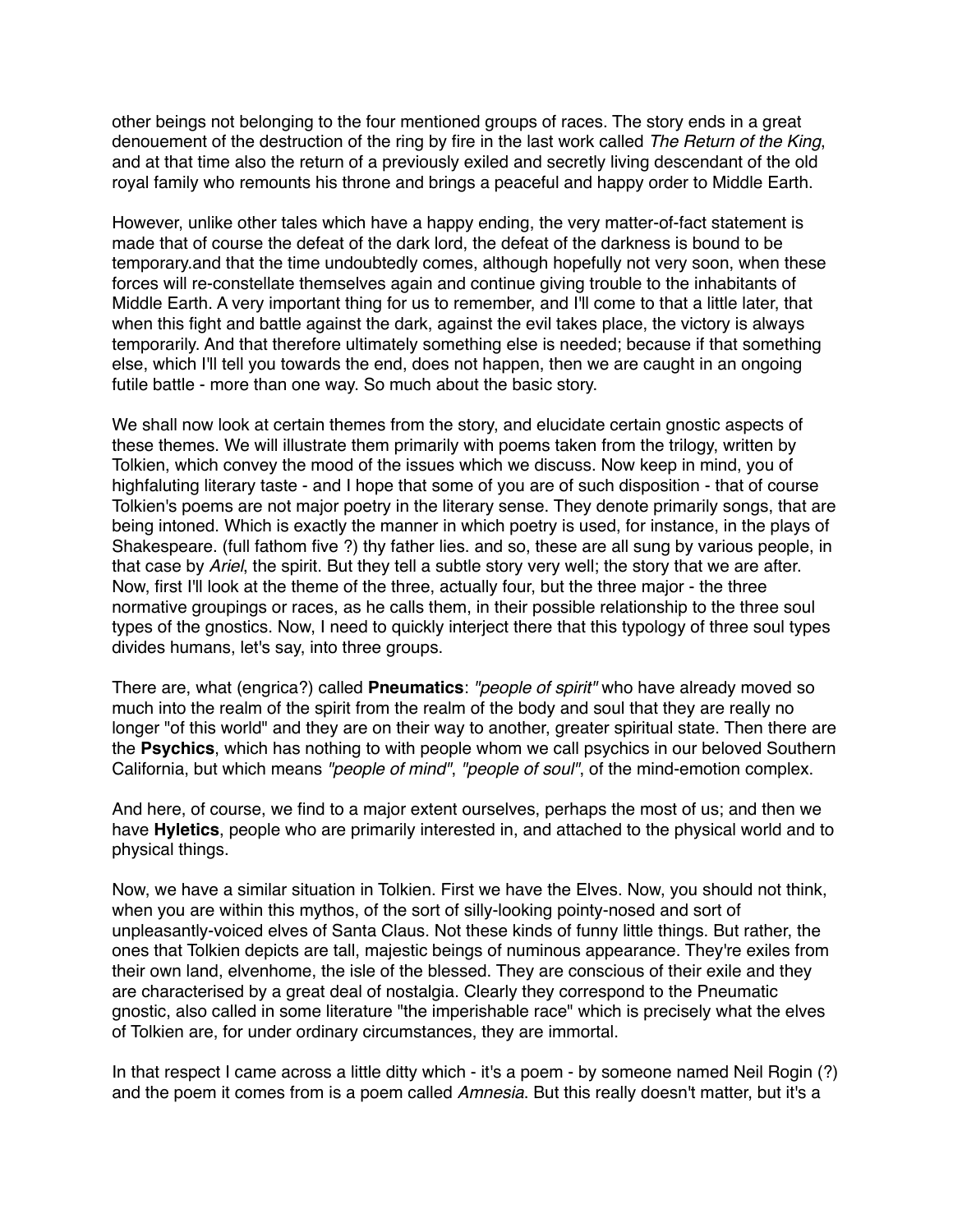wonderful little statement of the forgetfulness of the reality from whence we all come. It goes like this:

*In the beginning, you knew. Then you pretended to forget. Then you pretended to forget you forgot. Then you forgot you pretended. Remember?*

*That's the way it is!* And so, this is the *amnesia* of which we all suffer which is remedied by the *anamnesis* - as it is called in Greek - the remembering.

Now, let me give you a little, sort of poetic example of how this feels. Here is, for instance. a little poem which is sung by the elven queen Galadriel; one of the truly important high elves in this world who sort of created a lovely little kingdom for herself and her people but who remembers and still has the nostalgia for the blessed land to which, of course, she and her people eventually go.

*I sang of leaves, of leaves of gold, and leaves of gold there grew; Of wind I sang, a wind there came and in the branches blew. Beyond the Sun, beyond the Moon, the foam was on the Sea, And by the strand of Ilmarin there grew a golden Tree. Beneath the stars of Ever-eve in Eldamar it shone, In Eldamar beside the walls of elven Tirion. There long the golden leaves have grown upon the branching years, While here beyond the Sundering Seas now fall the elven-tears. O Lórien! The Winter comes, the bare and leafless Day; The leaves are falling in the stream, the River flows away. O Lórien! Too long I have dwelt upon this Hither Shore And in a fading crown have twined the golden elanor. But if of ships I now should sing, what ship would come to me, What ship would bear me ever back across so wide a Sea?*

- and, of course, we will see the ships later. Also, we have another example of a similar kind and this is sung by a far less distinguished elfin personage. Nevertheless, it tells of this nostalgia:

*To the Sea, to the Sea! The white gulls are crying, The wind is blowing, and the white foam is flying. West, west away, the round sun is falling. Grey ship, grey ship, do you hear them calling. The voices of my people that have gone before me? I will leave, I will leave the woods that bore me; For our days are ending and our years failing. I will pass the wide waters lonely sailing. Long are the waves on the Last Shore falling, Sweet are the voices in the Lost Isle calling, In Eressëa, in elvenhome that no man can discover, Where the leaves fall not, land of my people for ever!*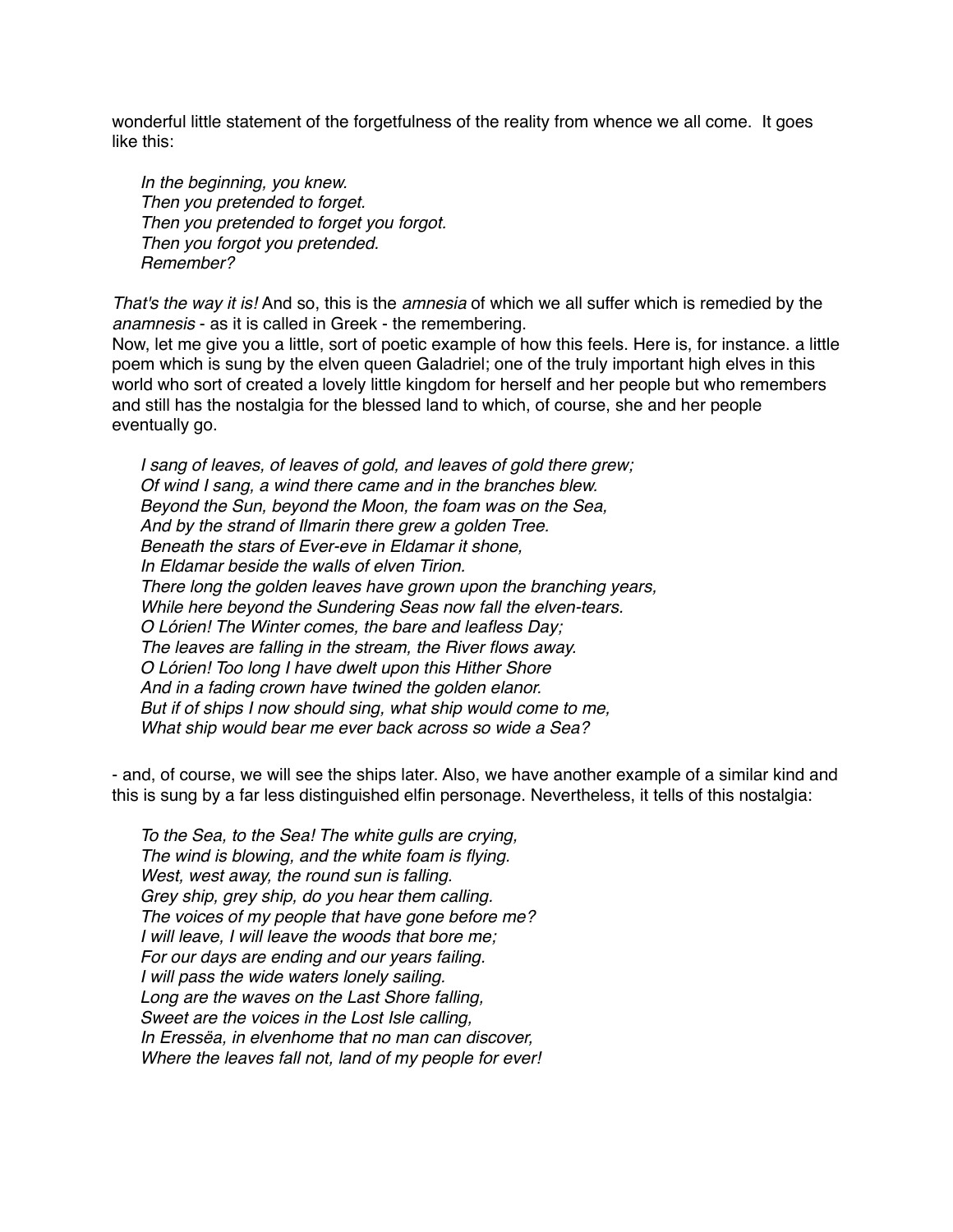- because the blessed land is envisioned as in the uttermost West, beyond the sea; and one goes there by way of certain special magic ships.

Then we have the other group of people, or creatures. These are the dwarves. Now here again, you don't have to envision a sort of real shrunken, grotesque kind of little manikins, but they are rather like traditional dwarves in the lore of many countries; they are earthbound, they are dwellers and workers in subterranean caverns; they are mining and forging metals, they are rather obsessed with gold and jewels. They send (sense?) some of the greater archetypal themes of life, such as the exile of the King - which means of course ultimately the exile of the true God from the world - and awaiting his return; but they view all of this generally in rather concrete terms.

Here is one of their poems, awaiting the return, the re-instalment of their own king:

*The King beneath the mountains, The King of carven stone, The lord of silver fountains Shall come into his own!* 

*His crown shall be upholden, His harp shall be restrung, His halls shall echo golden To songs of yore resung.* 

*The woods shall wave on mountains And grass beneath the sun; His wealth shall flow in fountains And the rivers golden run.* 

*The streams shall run in gladness, The lakes shall shine and burn, And sorrow fail and sadness At the Mountain-king's return!*

Well, this could be - a little bet, maybe - the kind of song that the people were singing on Palm Sunday when Jesus rode into Jerusalem on the donkey. "The King! The King! The son of David is going to come! He's going to re-establish the kingdom and there is going to be power and there is going to be riches and well be rid of our enemies" - and all this sort of thing. But somehow, that is always too material an interpretation. In some way or another - whether he says it or not - the Messiah always conveys the message "My kingdom is not of this world".

And so - this shows really the better side of the hyletic, let's say, but throughout the books one can see the greed of the dwarves; their proclivity(?) to rouse the deep dark things because they delve too deep for precious metals in the earth. That is how they stir up the Balrog, an old, terrible fire-spirit of Morgoth. In fact, when Gandalf is confronted with the- for those of you know the story, with (?) a Balrog, he says: "A Balrog has come! A Balrog of Morgoth." So he comes from the original evil (...?) a real servant of the demiurg. Needless to say, I don't need to go into a lot of detail, that hyleticism of one kind or the other, then, is the greater friction of our age; in the sense of materialism, greed, the worship of money, the desire for things.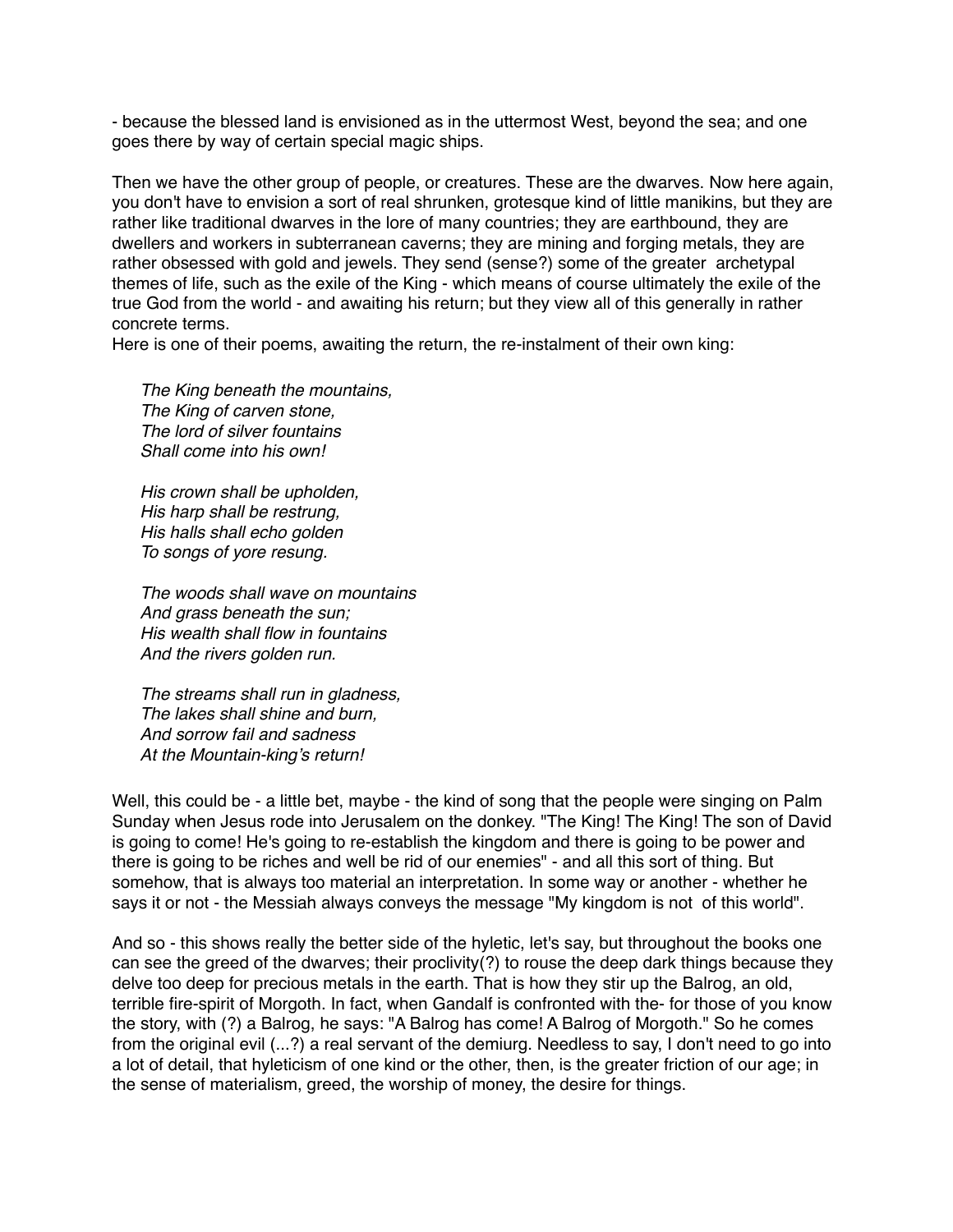And the answer to these afflictions is of course generally that people have to find out that ultimately they are going to be dissatisfied with merely material things. That is why, for myself, I am very much at ease with, and basically an advocate of capitalism because I think that it is necessary for people to first *have* something before they find out that what they have isn't really all that much worth having.

If you deprive them of having anything and of making any money than that desire is always there - probably life after life after life. But go ahead! Go ahead! Get it, you know! How many washing machines can you use? How many cars can you use? How many houses can you use? And eventually you'll find out these things are really of limited value. But if somebody is just there sitting on top of the government lecturing to you: "Ahh, these things are not important! You know, be idealistic!" You know what happens? That's the best way of turning somebody into a (larsenous ?) crook. And that's exactly what is happening in Russia. Seventy-five years of deprivation. So now, of course, in a very kind of childish and counterproductive manner people try to grab what they can. It's the same with other things, too. I don't want to go into a lot of details, but there's so much sexual scandal going on now and the (sorts?) that arise therefrom (in) the same way. You practice a lot of repression in those areas and then you'll have a sexual monkey sitting on your head flagellating you and occasionally making you do some really peculiar and silly things. There too, people have to experience the stuff. You can't just tell them forever that this is forbidden. Because the more forbidden it is, the more they want it.

Experience it, see what it is. and eventually you're gonna find it's not all that it's cracked up to be - and it's ok, up to a point, sure, but this is not something to really forever and ever write home about, so to say. It isn't: it's just another thing, another something. But if you forbid people as so many religions always do, that's a great way of keeping people chained to that which is forbidden. It won't work. Go ahead, experience it, taste it, and you'll find out that there are a lot better things than that. That eventually, the spirit tastes a lot better than anything this earth can offer; but first you'll have to taste it.

These are the kind of the hyletic problems of the world and the bearded dwarves are kind of the expressions of that. The humans, like ourselves or as Tolkien, using the idiom of the pre-feminist and pre-politically correct era calls them, *Men*; these are for the most part what we would call the *Psychics* or the in-between the Hyletic and the Pneumatic. This kind of consciousness can go either way. Some humans are on the side of good in Tolkien's world. Others are serving the Dark Lord. Some of the higher types are in close friendship with the Elves, that is, with Pneumatics. Some in part even descend from Elves and thus - in terms of lineage - and thus are partially from the fair race. The holy race of Seth, as the gnostics would call it.

But we always have to remember that the Psychic, like Tolkien's human, is governed by the mind-emotion complex that spins its wheels incessantly and distorts reality. Ambition. Power. Prestige. Self-image. Ego. The need to be right, and so forth. And most of it comes of course from a *false sense of self*. The grand example of this is the wizard Saruman who is so egotistical and so arrogant that he thinks that he will be able to use the power of the Dark Lord for his own ends and then of course becomes enslaved by that himself and comes really to a very evil end.

He of course belongs (in?) to that sub-category of humans that are called *the Wizards*. These are humans who however have acquired power over various forces in the world and they each have their own particular domain. Gandalf who is the - becomes the good wizard and the great hero, originally Gandalf the Grey, eventually changes into Gandalf the White. Saruman, whom I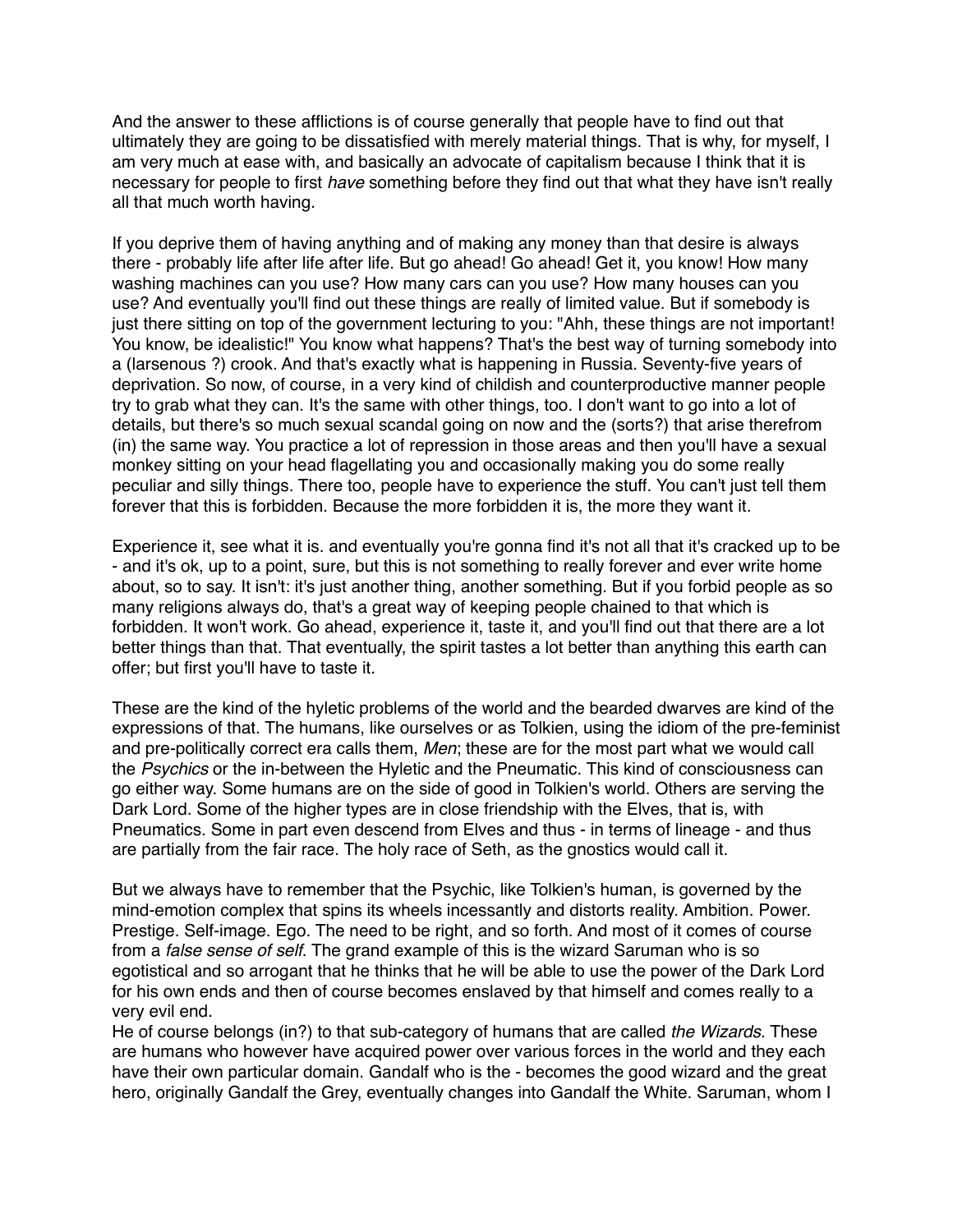just spoke of, and there are indications of others: Radagast - and each one has a color. Gandalf the White. Saruman of many colors, Radagast the Brown. So the skilled, the learned, even the wise are destroyed and brought low by ambition.

But: there is another group. And this doesn't really fit anywhere. Probably closest to the human, this is the race related to the humans: the hobbits, the halflings, of whom we shall say a little more later. And all of this brings to focus the nature and pitfalls of what Tolkien would call "the character of the Race of Men" and that we would probably call the people of soul, the Psychics, those who are captured by the mind; and the mind will not let go.

So - this is a very, very important issue. Now, the Elves are really not captured by anything because they are beyond that. Their main preoccupation is the dichotomy between the existential condition within which they find themselves and what they know is their true home from whence they came long ago and whither they long to return. This is the preoccupation, the principal preoccupation of, let's say, of the Pneumatic; of the really spiritual person; of the person who is in touch with the spirit.

The dwarves are for the most part very much enmeshed in and enslaved by the external, by the physical, by physical things. And the humans, the race of Men in turn, are enslaved by their own mind. But the mind can go either way: the god, one of the gods, who probably symbolizes the mind best in Antiquity, and that's the Roman god Janus who had two faces: he has a head and has a face here and a face in the back; and they used to put him on the gates of cities so that he looked inside the city - and he looked outside the city, as a kind of a guardian. But that's how the mind is: it is able to look towards the spirit; or in turn it can look elsewhere.

Jung said that one can fall into the inner abyss; and one can fall into the outer abyss of the world. The mind can catch you; or the external, the physical world can catch you. So you sort of have to have another, third attachment, a third possibility where you're not caught by any of these (?) but you see, most people have no real inkling of that third factor; they only - in part, even religion has reflected that because from a certain time on - you can actually pinpoint it in history the Christian church abandoned the notion of body, soul and spirit, and it just made body and soul.

And that sort of really symbolises the fact we are really caught between these two opposites: the dichotomy of mind and body, the dichotomy of mind and matter and we don't know of anything else. And so we bounce back and forth between these two. We've become frightfully intellectual and frightfully mental and think *"Aha! Well now, you know, I'm safe."* Well, because there is a certain safety and i've known people with a very active mind; they grew sick in body; they were in pain of one thing or the other but their thoughts, their mind, you know, kept them going. But it's still only another opposite. There must be something yet, beyond that. And that is the spirit. It's neither mind nor matter but it's something else.

Now - we have time only now for about two more elements or themes to consider. But they are quite important. The first of these is the ring. The great Ring, the ring of power. Note that the story of the trilogy is a kind of quest in reverse: not a quest to find the treasure, like the Grail, or to find the beautiful damsel, but it is a quest to get rid of something. I think that the (taoist?) would certainly sympathise with that, and certainly I know Jung would sympathise with it because often the real remedy for our predicament, of our crisis, of our existential predicament, is not grabbing yet something else, but rather getting rid of something, you know. We don't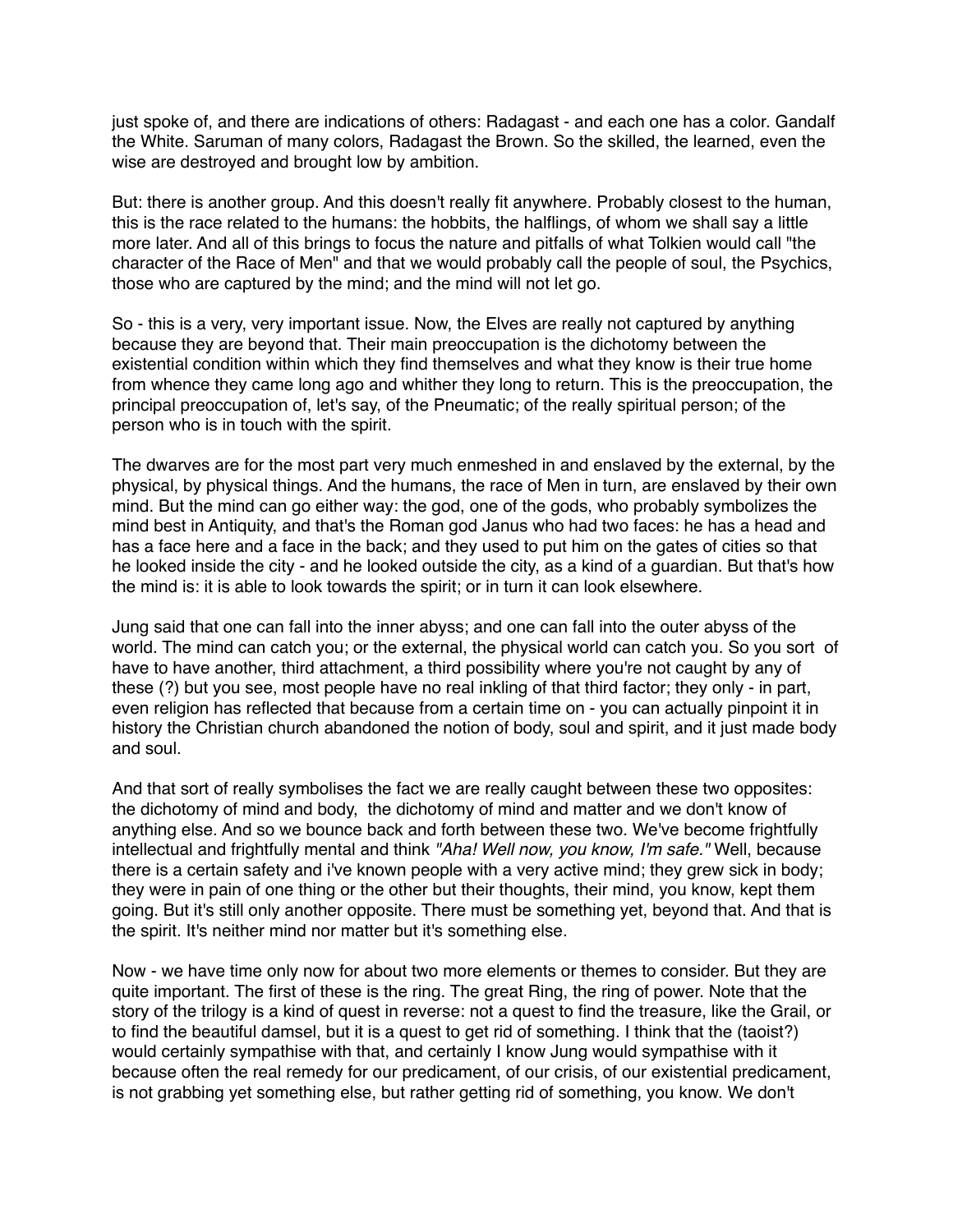consider that very often, because we are an acquisitive lot, mentally as well as physically; so great dangers, horrible suffering just to get rid of something.

This something is an object that has the capacity to corrupt existence; to secure the rule of evil in the world. The verse about the ring reads:

*Three Rings for the Elven-Kings under the sky, Seven for the Dwarf-lords in their halls of stone, Nine for Mortal Men doomed to die, One for the Dark Lord on his dark throne In the Land of Mordor where the Shadows lie. One Ring to rule them all. One Ring to find them, One Ring to bring them all and in the darkness bind them In the Land of Mordor where the Shadows lie.*

Something that gains ascendency over everything; that all the various kinds of protagonist races have something of that sort. But they all can be brought under the malign rule of the evil power and made subservient to it.

Much speculation has been expanded - you know - for a while I was so enamoured that one time in the 70's, of the Lord of the RIngs, that I bought every book of literary criticism, anything that pertained to it. But then it grew so much that I neither had the money nor the library shelves to house them all. But people have speculated what the ring could be: "oh, atomic power". Some kind of ideology.

But in reality, I think it is a mystery. It is the mystery of the workings of evil. And at this time in my life I would interpret it as the link that binds us to the powers of limitation. To what, in gnostic law, we would call 'the Archons'. It is the wedding band of darkness. Slipped on our finger by the will of the Dark Lord who wants to rule us. One can't just slip it off - that's the problem with it. Even the rather guileless hobbits when they put it on, it does something to them. It corrupts everybody. And so the truly wise don't even want to have anything to do with it; they don't want to get close to it because it would corrupt them.

Galadriel says, when they offer it to her: "would you set up a dark Queen instead of the dark Lord? If you would give it to me, that is what eventually would happen. I would start out with the best of intentions, I would try to help everybody, but with this in my possession it would all get corrupted and I would just become a dark Queen." So the thing to do is to get rid of it. To take it back to its source, to throw it into the primal fire of the archonic hell.

Perhaps there are really two quests we are on: one is the quest which we were talking about here - I don't know, six weeks ago or so, which is the finding of the pearl that we are to take back to heaven; but the other is trying to get rid of something. Something that corrupts us and that corrupts the world. This is not without some precedence. Look, for instance, at certain statements in the gospel of Thomas where the children take their clothing and take it off when the owner of the field comes and leave. But this something has to be left behind (??).

Now, this sunday is the feast day of St Francis. You may recall what St Francis did when he was very young, when he'd just started his career and his father was a cloth merchant of some standing in Assisi, and when Francis - Francesco - decided to leave, his father's business and all of that, and devote himself to higher things his father was very put out and he remonstrated with him and he said: *"Look at you! You're even wearing the clothing of my business!"* And here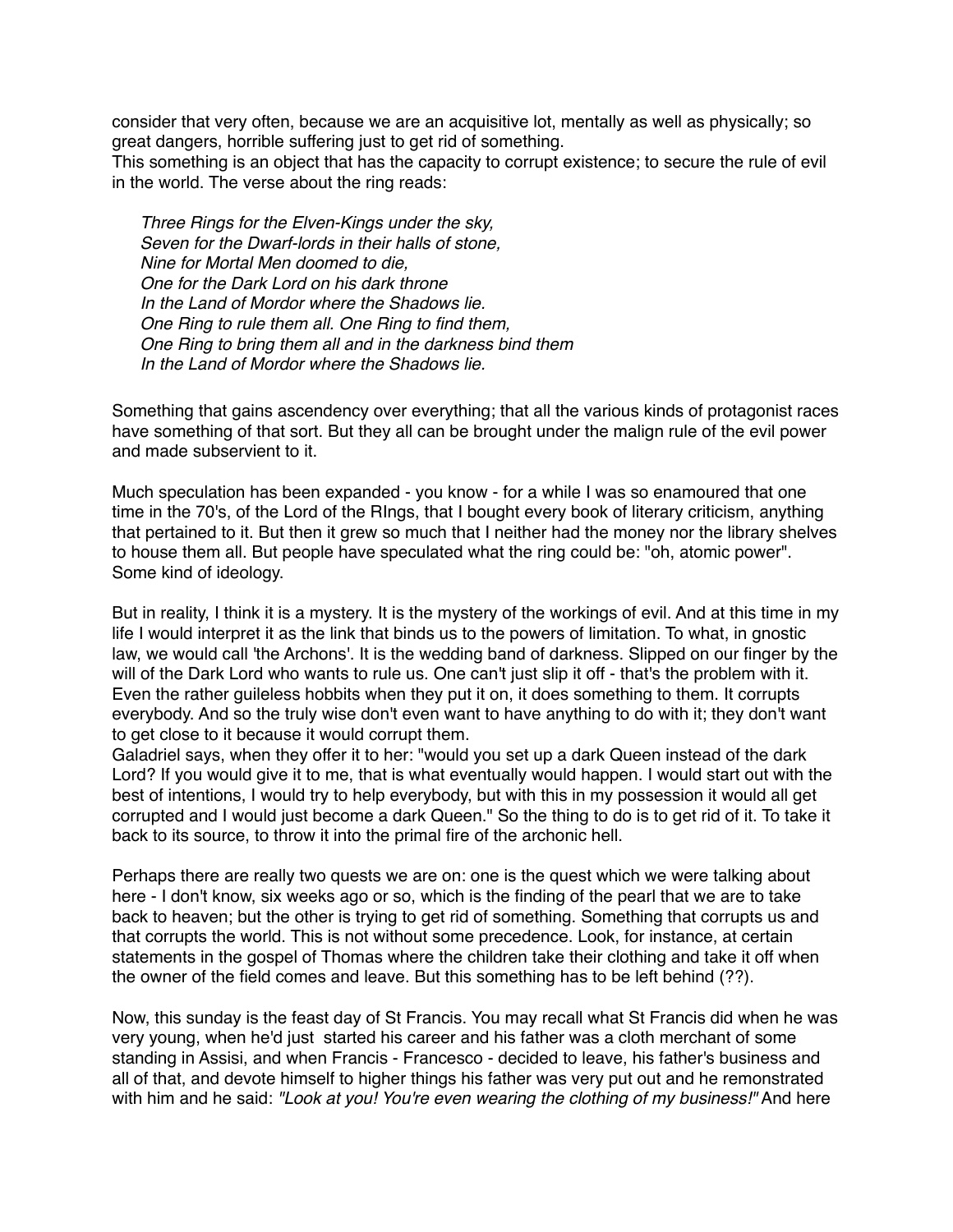Francis stood on the city square in Assisi and he said: *"Oh yes?"* So he took off every stitch of clothing and he stood naked in the street: *"Here father, here is what is yours"* and he walked away.

So, you have to get rid of something - you have to get rid of something that does not appertain to you and that would pull you into things that you don't want to be associated with. It's a great difficulty. So, the victory over these things is certainly difficult. Yet, the victory comes. Here is, for instance, the song which I always felt was a wonderful, sort of short hymn of victory which the people sing when the ring has been thrown into the fire and when the king is coming back. It's brought by the messengers, by the eagles, the news:

*Sing now, ye people of the Tower of Anor, for the realm of Sauron has ended forever and the dark Tower is thrown down.*

*Sing and rejoice ye people of the Tower of the Guard, for your watch had not been in vain. And the Black Gate is broken and your king had passed through and he is victorious. Sing and be glad, all ye children of the West, for your king shall come again, and he shall dwell among you all the days of your life.*

*And the Tree that was withered shall be renewed and he shall plant it in the high places and the city shall be blessed.*

*Sing, all ye people.* 

You know when I was reminded of this song of victory? I heard it in the air when the Berlin Wall fell. There are still times in this history when a dark tower is thrown down. No doubt, the power that built it reconstellates itself again and causes trouble in some fashion - but still, there are victories in this life. Victories of freedom, victories of the good. But we need to reflect: what ring of evil, what wedding band of darkness are we wearing - that needs to be given back to the fire? Because we all do! In our own way, something or the other, because (something?) the ring - the ring is handy up to a point. One of its great powers is invisibility. So let's say, all these people who I know, and you must know just as many, if not more - when they come to the door, when you meet them somewhere: how wonderful it would be to just slip on that ring and \*poof\* they can't see you anymore - you're not there! Just remove yourself from it - I actually need a ring to remove the telephone. But it does have its advantages. But there is a price to pay, and perhaps you don't want to pay that price. What is it? What kind of ring has the darkness slipped on your finger that you should take off and throw it into the fire?

And last but not least, you know, who stands the best chance of doing this work? Who is the ring bearer? It's not a great elf lord, not a great pneumatic; not a wise wizard; not even a heroic human being - and they abound in the story. Certainly not a greedy, earth-bound dwarf; but it's a little fellow. A halfling, a hobbit. Littleness that can rise to greatness. Little people who smoke pipes, who enjoy their comforts; they enjoy their food: but when the chips are down, as it were, when the call comes, they are willing to forego anything for a task that is truly important.

What have these funny little people with their furry feet got that the other three kinds of beings don't have? What is it? Well, they are free, for one thing, they are free of the obsessions and the preoccupations of most of the others. Their predilections and their interests are sort of natural; what comes to a person. Why not want to be a little bit comfortable, you know? Why not want to eat a good meal? Why not want to have a nice, clean hobbit-hole? All of these things. But they just like it for what it is; because these things are pleasant in themselves. They don't have all kinds of mental projections and preoccupations with them: they ego is not bound up with all of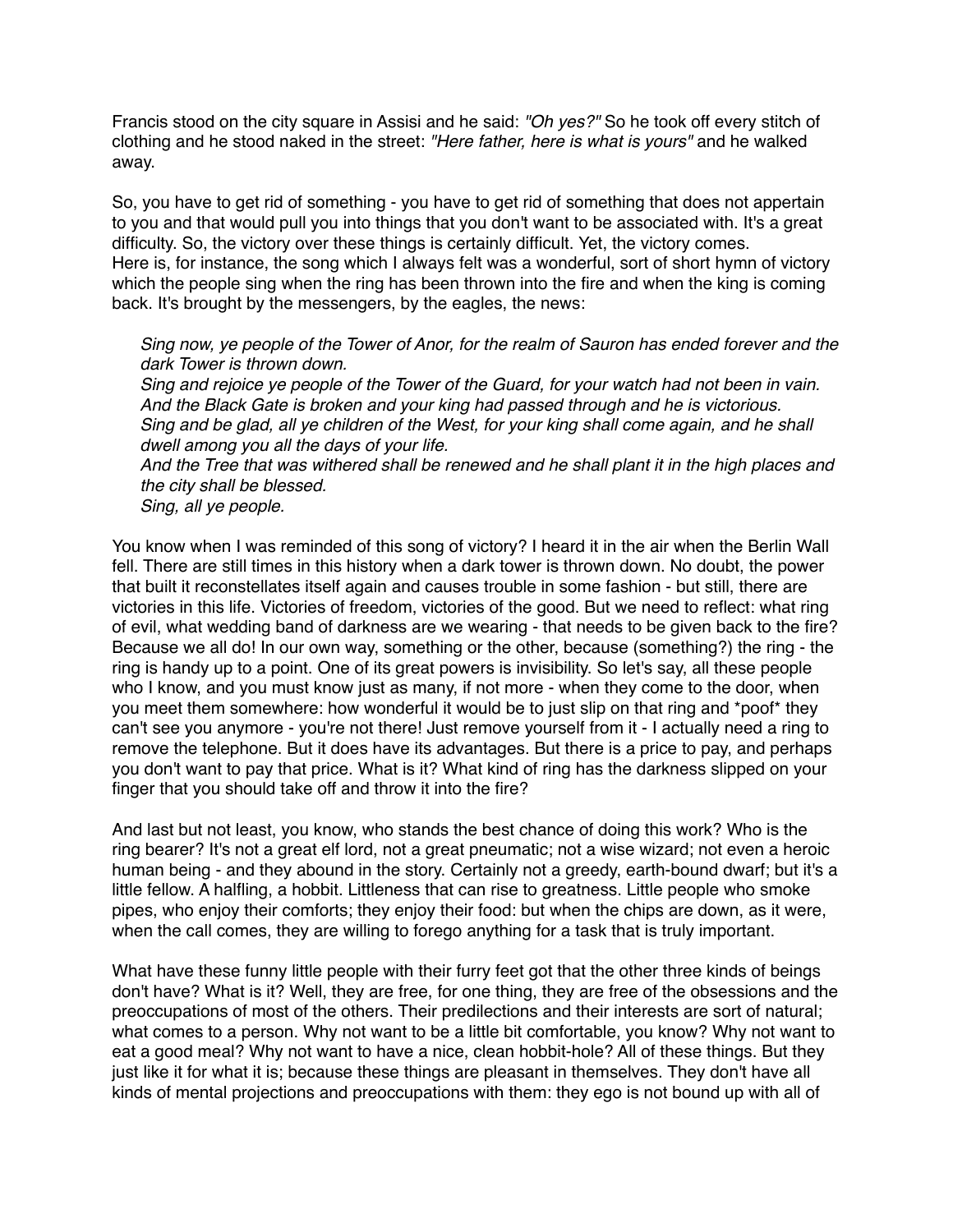these things as it is with the others. They are free of the sickness of the mind that people have, and that is why they can be heroic. That's why the ring bearer is a hobbit, rather than any other. And I think we need to keep that in mind, because our minds play these tricks on us; that there is always some kind of egotistical projection, some kind of weirdness that gets into our heads and that then frustrates our ability to rise to the heroic exigencies of life.

It's a simplicity which has to be gained. You can't say: *"Oh, the simple man, the simple woman, the simple natural person, that's the most wonderful!"*

Well, what if you are not simple like that anymore?

What are you going to do? Are you going to hit yourself over the head with a hammer to destroy your brain? It's not going to work!

So, what you have to do is, you have to kind of de-complicate your character. You have to get away from the malign convolutions and gyrations of the mind. And that is a lot more easily said than done. Look, just no matter how tired you are in the evening, you lie down for a welldeserved rest and the mind goes to work. "What about \*this\* and what about \*that\*; how about \*this\* and how about \*that\* and why didn't I do \*that\* and how could I do \*that\* and it goes on and on and on and on. And you can't stop it! And it does this during the day, too. And then: this is what makes you human: this weirdness, this silliness, it goes on. Your cat, or your dog, or your iguana - they don't have these problems! When they're tired, they sleep, like a zen buddhist. When they're hungry, they eat. But you don't! When you're hungry, you look into the latest health fad. *"What can I eat - if anything? What can I eat - if anything?"*

When you feel like saying something, you won't say it, because *"is it politically correct what I'm going to say? Are all of these goons (?) around to punish me if say this?"* Or, for that matter, if I smoke a cigaret or a cigar or whatever the case may be - hobbits were partial to pipes, primarily, and they had their own wonderful tobacco that was referred to as pipe-weed that they grew themselves. But again, it's that uncomplicated character which is not held in thrall really by the illusions of the mind. And I think only a hobbit could have written this poem, which is written by the old hobbit Bilbo who was already in a sort of retirement in Elrond's house - and look at the wonderful attitude that is present here:

*I sit beside the fire and think of all that I have seen, of meadow-flowers and butterflies in summers that have been;* 

*Of yellow leaves and gossamer in autumns that there were, with morning mist and silver sun and wind upon my hair.* 

*I sit beside the fire and think of how the world will be when winter comes without a spring that I shall ever see.* 

*For still there are so many things that I have never seen;*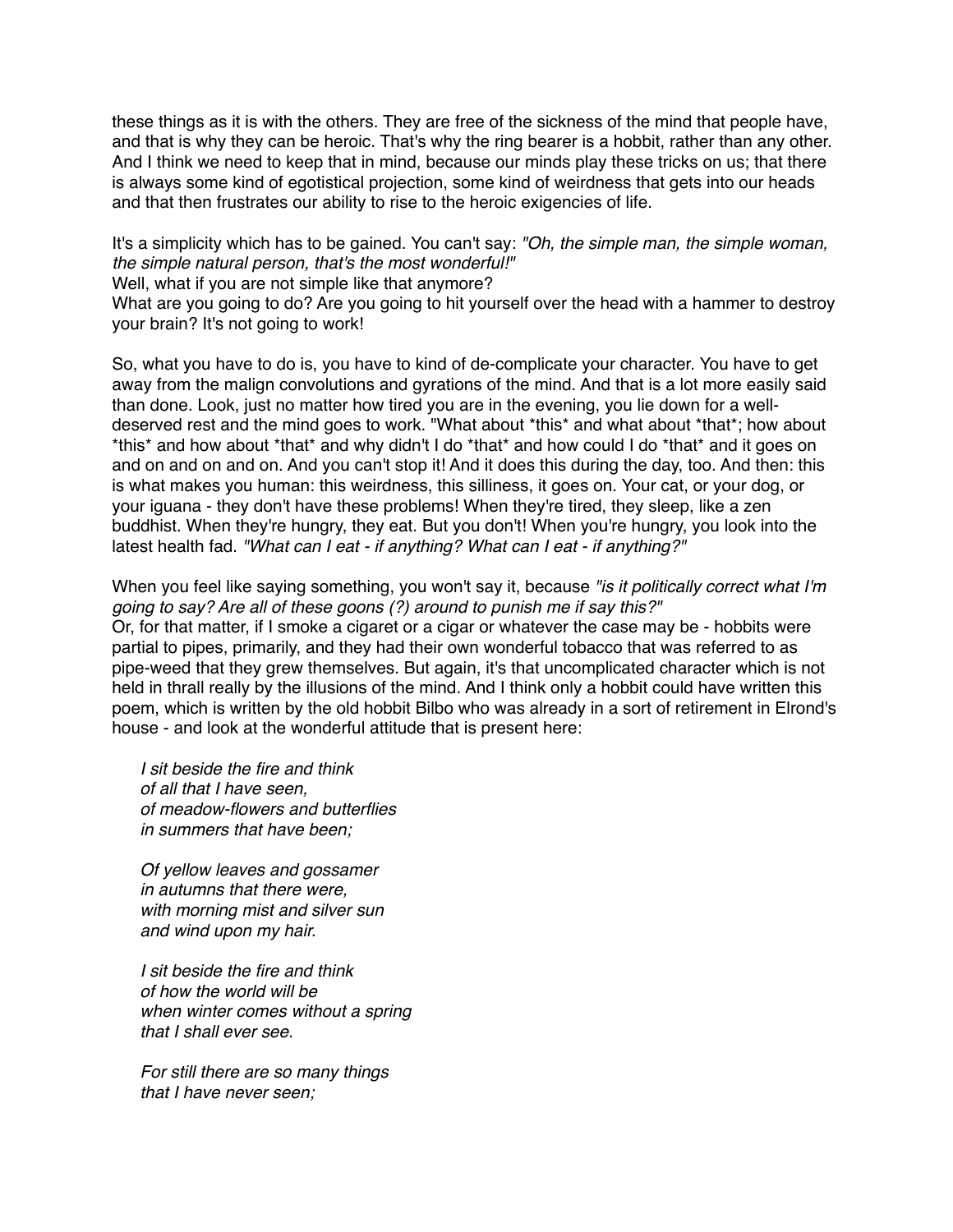*in every wood in every spring there is a different green.* 

*I sit beside the fire and think of people long ago, and people who will see a world that I shall never know.* 

*But all the while I sit and think of times there were before, I listen for returning feet and voices at the door.*

With the nostalgia there is still always an immediate practicality of the good that is present at that particular time.

So, we come to the end of our time and perhaps also to the end of this work. When the victory has been won - even though it' understood that there will be problems undoubtedly at some point later, something interesting happens. First of all, the elves themselves and all those humans who were associated with the ring now go to the ocean, to the grey havens, where the mysterious grey ships wait for them to take them across the ocean to the blessed land. And I'll read you a little bit of that part, pretty much in conclusion and then maybe I'll be able to still append just a word of commentary to that, because here is something very important. It is not just a nice sentimental story. Now, some of you don't know the names of, perhaps, of the people who are mentioned here but that doesn't make any difference.

*Then Elrond and Galadriel rode on; for the Third Age was over, and the Days of the Rings were passed, and an end was come of the story and song of those times. With them went many Elves of the High Kindred who would no longer stay in Middle-Earth; and among them, filled with a sadness that was yet blessed and without bitterness, rode Sam, and Frodo, and Bilbo, and the Elves delighted to honour them.* 

*Though they rode through the midst of the Shire all the evening and all the night, none saw them pass, save the wild creatures; or here and there some wanderer in the dark who saw a swift shimmer under the trees, or a light and shadow flowing through the grass as the Moon went westward.* 

*And when they had passed from the Shire, going about the south skirts of the White Downs, they came to the Far Downs, and to the Towers, and looked on the distant Sea; and so they rode down at last to Mithlond, to the Grey Havens in the long firth of Lune.* 

*As they came to the gates Círdan the Shipwright came forth to greet them. Very tall he was, and his beard was long, and he was grey and old, save that his eyes were keen as stars; and he looked at them and bowed, and said, "All is now ready."* 

*Then Círdan led them to the Havens, and there was a white ship lying, and upon the quay beside a great grey horse stood a figure robed all in white awaiting them. As he turned and came towards them Frodo saw that Gandalf now wore openly upon his hand the Third Ring, Narya the Great, and the stone upon it was red as fire. Then those who were to go were*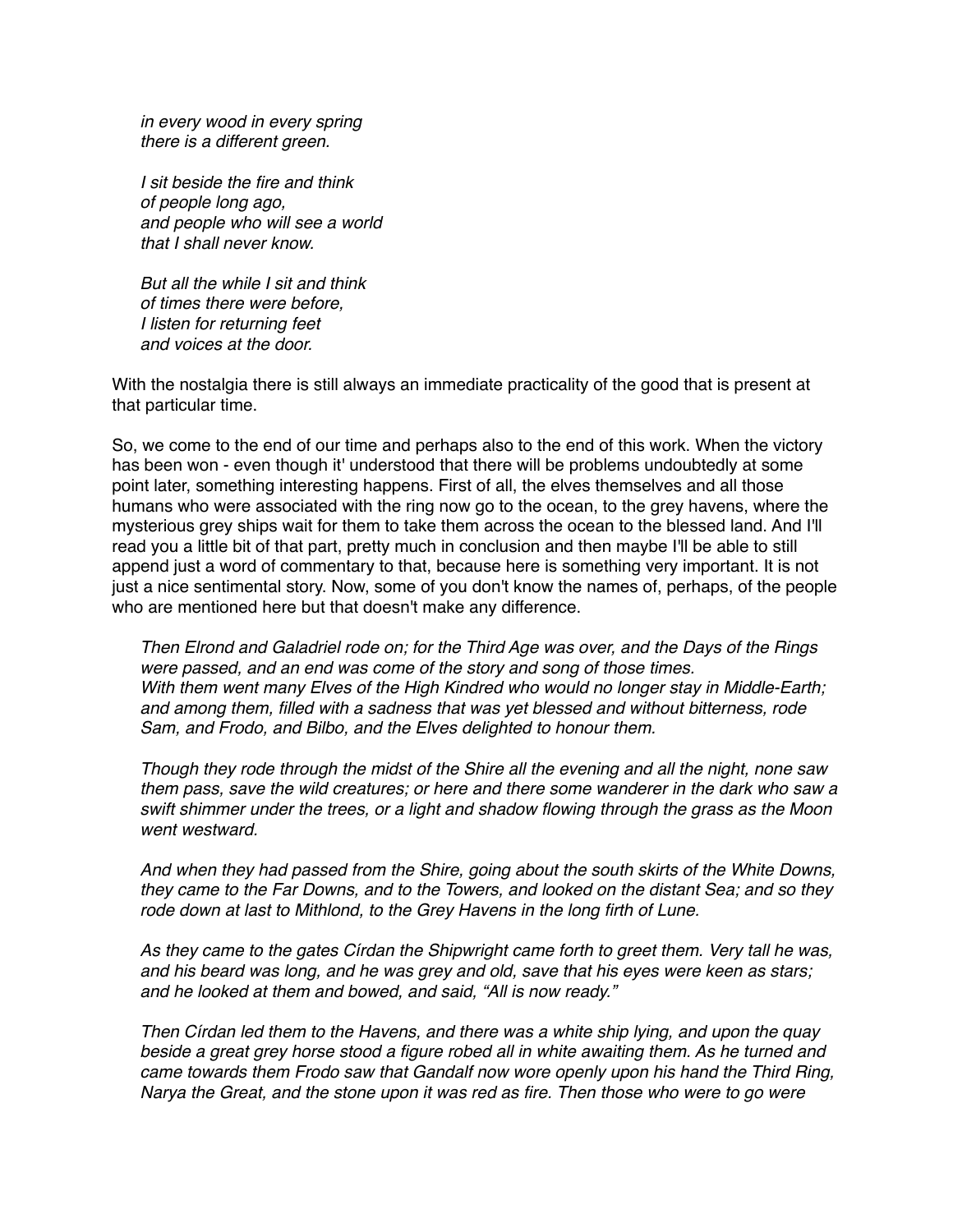*glad, for they knew that Gandalf also would take ship with them.*

## *[... then they said goodbye ...]*

*Then Frodo kissed Merry and Pippin, and last of all Sam, and went aboard; and the sails were drawn up, and the wind blew, and slowly the ship slipped away down the long grey*  firth; and the light of the glass of Galadriel that Frodo bore glimmered and was lost. And the *ship went out into the High Sea and passed on into the West, until at last on a night of rain Frodo smelled a sweet fragrance on the air and heard the sound of singing that came over the water.* 

*And then it seemed to him that as in his dream in the house of Bombadil, the grey rain curtain turned all to silver glass and was rolled back, and he beheld white shores and beyond them a far green country under a swift sunrise.*

What is it? What is this? Well, this is the third element. The element of transcendence. Beyond the opposites of the light and dark, of Sauron and of his opponents, there is yet something else. And that is that which transcends the bounds of this world and its opposites. Ultimately and eventually, all of us have to get beyond; beyond even the quest to get rid of the ring. Beyond the conflict of good and evil. To the source. To the blessed land, to transcendence. If that isn't there, all the rest of it doesn't make any sense; and every effort will just remain an exercise in futility.

You'll have to keep that in mind: to look at what is going on. If the philosophies, if the mythologies, if the poetry, if even the nice things that come around in this world, if they are bereft of that element of that elemental transcendence; if the be only with this world: they are false and they will lead you only to more trouble. Only when that additional element is there, the element of the promise of ultimate and real and total freedom; not just the temporary defeats of the darkness in this world, not just another redistribution of money, not just fixing up another riverbed or something - all those things may be useful and necessary, but without the ship that takes you to the real, that takes you to the true, they are worth precisely nothing. And the entire history of this sad and miserable and conflict-ridden and crisis-ridden and scandal-ridden world in which we live is living proof of that: that when we try and try and try to solve the problems of this world, only with the resources of this world, and we have no handle on anything else, we are not connected to anything else, time after time we are in more and more trouble than we have been before. Watch out for that!

Because without the ships, without the opening to something else, there is no help for us or for anything else. And this, of course, was recognised before Tolkien by others. Let me give you just one - there were so many of these that I didn't know which one to pick - just one little analogy from the songs of the Manichaeans (?):

Look, the ship has put in (?) for you. Mark it of old. Noah is coming. He's steering. The ship is the good command, Noah is the light mind, he who comes and puts on the Saints (?). Embark your waters. Sail with the windy doom (?)

Return to thy kingdom and rejoice with all the Aeons (?) and enter thy rest.

I can find no better way to conclude this little rumination in Tolkien's wonderful myth; because here in a very important and very critical period of our culture; in the 1960's, in the 1970's, a grand, heroic and ultimately transforming and liberating myth has come our way. Let's not forget